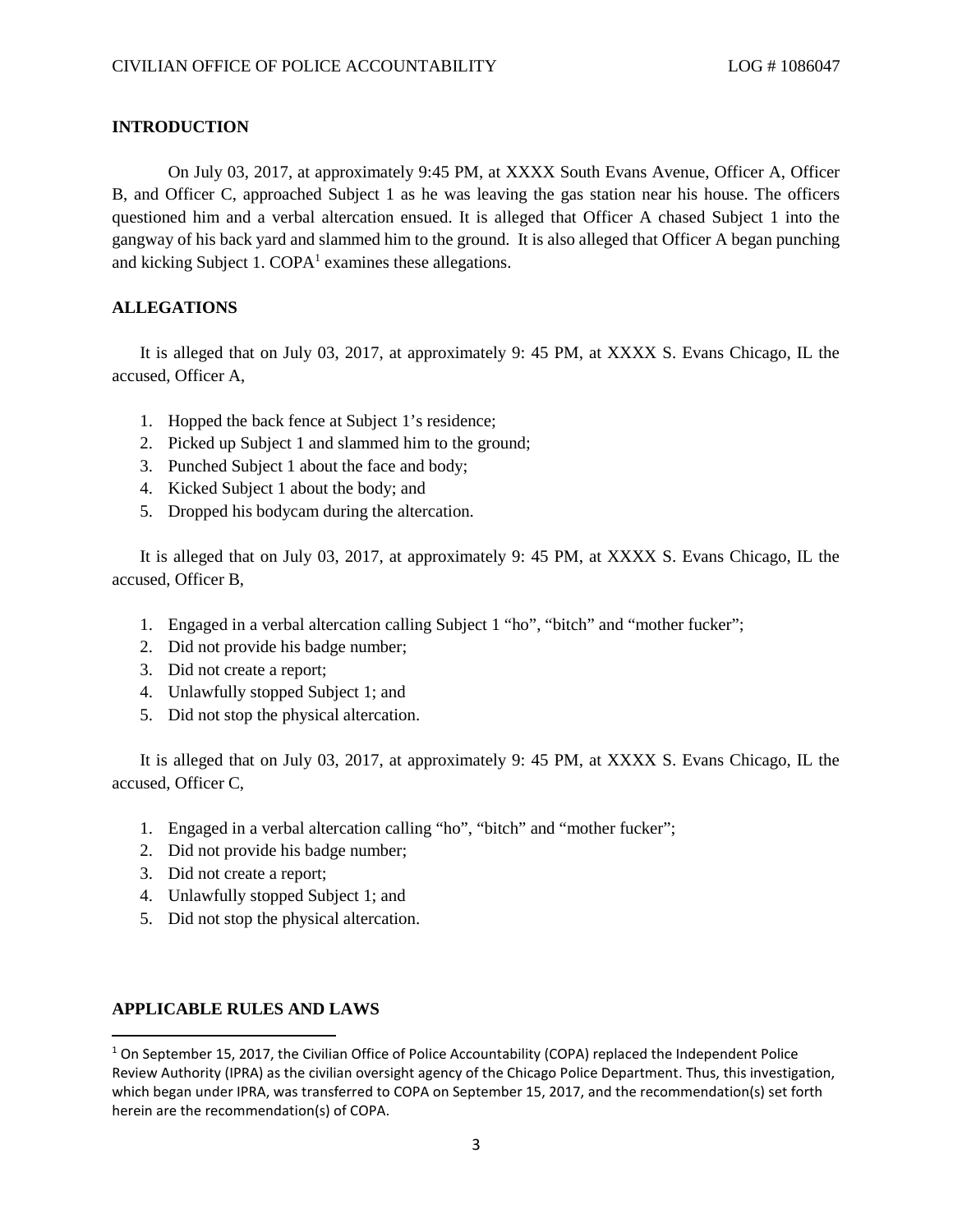| <b>Rule 1:</b>  | Violation of any law or ordinance.                                                         |
|-----------------|--------------------------------------------------------------------------------------------|
| <b>Rule 2:</b>  | Any action or conduct which impedes the Department's efforts to achieve its policy and     |
|                 | goals or brings discredit upon the Department.                                             |
| <b>Rule 3:</b>  | Any failure to promote the Department's efforts to implement its policy or accomplish its  |
|                 | goals.                                                                                     |
| Rule 6:         | Disobedience of an order or directive, whether written or oral.                            |
| <b>Rule 8:</b>  | Disrespect to or maltreatment of any person, while on or off duty.                         |
| <b>Rule 9:</b>  | Engaging in an unjustified verbal or physical altercation with any person, while on or off |
|                 | duty.                                                                                      |
| <b>Rule 10:</b> | Inattention to duty.                                                                       |
|                 |                                                                                            |
|                 |                                                                                            |

| $G$ 03-02    | Use of Force Guidelines                    |
|--------------|--------------------------------------------|
| $G_03-02-01$ | The Use of Force Model                     |
| $G$ 03-02-02 | Force Options                              |
| SO4-13-09    | <b>Investigatory Stop System Reporting</b> |

The Fourth Amendment of the United States Constitution

#### **INVESTIGATION**

In an **in-person interview at the IPRA** on July 25, 2017, **complainant Subject 1** related that on the night of July 3, 2017 he exited the gas station near his house and began walking down the alley behind his house when he was approached by a car. Subject 1 related he stepped out of the way to let the vehicle pass but the vehicle stopped, at which time Subject 1 looked back and noticed it was a detective driving the car. Subject 1 said the driver, now known as Officer C, asked where he was coming from to which Subject 1 responded "the gas station." Subject 1 reported Officer C then asked where was he going, to which Subject 1 responded "home." Subject 1 stated Officer C asked Subject 1 what he bought and Subject 1 related he "looked at Officer C like he was crazy as if to say, 'what you mean what I got from the gas station?'" Subject 1 stated that Officer C again asked Subject 1 what he got from the gas station, Subject 1 again did not answer the question. Subject 1 related he never did tell them what he got from the gas station.

Subject 1 related at that time the officers, Officer C, Officer A, and Officer B, "got to disrespectin' him, calling him bitches, ho's, pussy ass mother fuckers", to which Subject 1 related he cussed back. Subject 1 related all the officers were Caucasian or Hispanic. Subject 1 related the driver of the vehicle, Officer C, had a beard and was the one who called him a "bitch, a ho, and a mother fucker." Subject 1 said that "if you talk to me like I'm a child, he's going to talk back at you like you're a child." Subject 1 stated at that time he continued down the alley to his house at XXXX South Evans Avenue. Subject 1 said when he got to the garage of where he lives, he went around the back of the truck into his yard. Subject 1 related at this time he said "stop, following me, I don't need your escort" to which the backseat passenger, Officer A, responded "Ima escort you, I'm out here to serve and protect and you look like a bitch."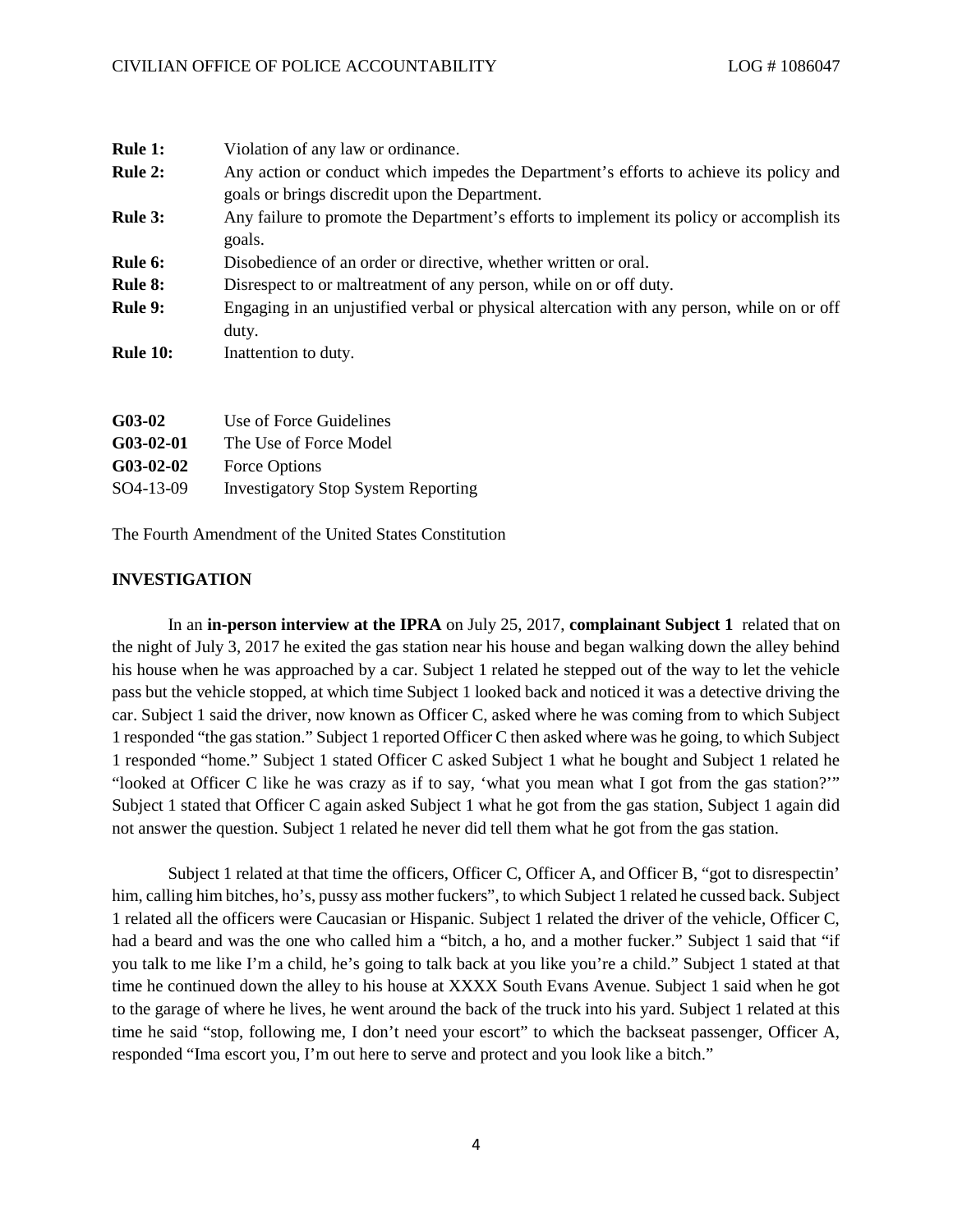Subject 1 related he got to his yard and as he walked in his yard, he locked the gate. Subject 1 related he has a chain and a lock on the gate. Subject 1 stated when he locked the gate, Officer A, got out of the car and approached Subject 1 and "swung at me over the gate." Subject 1 related at that time he said to Officer A "you really gonna hit me?" Subject 1 related he "I ain't gonna lie, I cussed him out," referring to Officer A.

Subject 1 related Officer A jumped the fence. Subject 1 stated he was between his garage and the neighbors garage backing up, while facing Officer A and trying to get to his steps. Subject 1 related the other two officers, Officer C and Officer B, in the driver and passenger seats respectively, exited the vehicle. Subject 1 related he reached his steps and Officer A "rushed him," at which time he and Officer A went through the fence. Subject 1 related he was screaming "mama, mama!" Subject 1 said Officer A punched him in the face several times and slammed him to the ground and that's when Officer C and Officer B came to where they were. Subject 1 related his mother came outside. Subject 1 related his pants got torn from him in the process, he got hit in the eye, his tail bone was fractured, and he was kicked in the back and side. Subject 1 related the incident ended up in the gangway. Subject 1 stated one of the officers who approached him and Officer A on the ground (unknown, either Officer B or Officer C), picked him up off the ground and "words were exchanged." Subject 1 related "I'm not gonna lie, I was pissed." Subject 1 stated that Officer A dropped his body camera and when the officers left Subject 1 picked up the dropped body camera. Subject 1 related after Officer A dropped the body camera, his mother was asking the officers for their name and badge numbers and the officers would not give them to her. Subject 1 stated he never got physical with any of the officers. Subject 1 related he was not arrested and was not given a contact card. Subject 1 related the officers did not sustain any injuries.

Subject 1 stated the officers then left and he called 911 to get a sergeant on the scene because he was "assaulted by a Officer." Subject 1 related two hours passed and Sergeant A arrived on scene. Subject 1 related Sergeant A was light-skinned or possible bi-racial. Subject 1 related he asked Sergeant A if he was going to take a report to which Sergeant A responded he was not going to take a report but was going to talk to the involved officers and review the body camera and would call him later. Subject 1 related he gave the body camera to Sergeant A. Subject 1 said Sergeant A said, "it's a noble thing that you gave this back." Subject 1 related this "was a strange thing for Sergeant A to say." Sergeant A responded he needed to review the footage and would call Subject 1 after he reviewed it.

Subject 1 related he went to Roseland Hospital for his injuries on July  $5<sup>th</sup>$ , 2017. He stated that he waited to go because he was so hurt on July 4th that he stayed in the house. Subject 1 related his injuries were scars on his knees, scuffs from the ground, his face and right eye was sore from the cheek to jawbone, a hurt back, and a tail bone injury. Subject 1 related his back skin was not broken but his joints were sore. Subject 1 related his tail bone was fractured. Subject 1 related he called the station several times and asked for Sergeant A and upon finding out his name would report that Sergeant A was not in. Subject 1 said Sergeant A also said he had already spoken to the officers regarding what had happened to which Subject 1 responded "why can't I have their name and badge numbers". Sergeant A responded that he needed to review the camera footage and would call Subject 1. Subject 1 related he then asked Sergeant A for the involved officers name and badge numbers and Sergeant A would not provide that to him. Subject 1 related he told Sergeant A his injuries and at no time did Sergeant A mention an ET coming out to take photos of his injuries.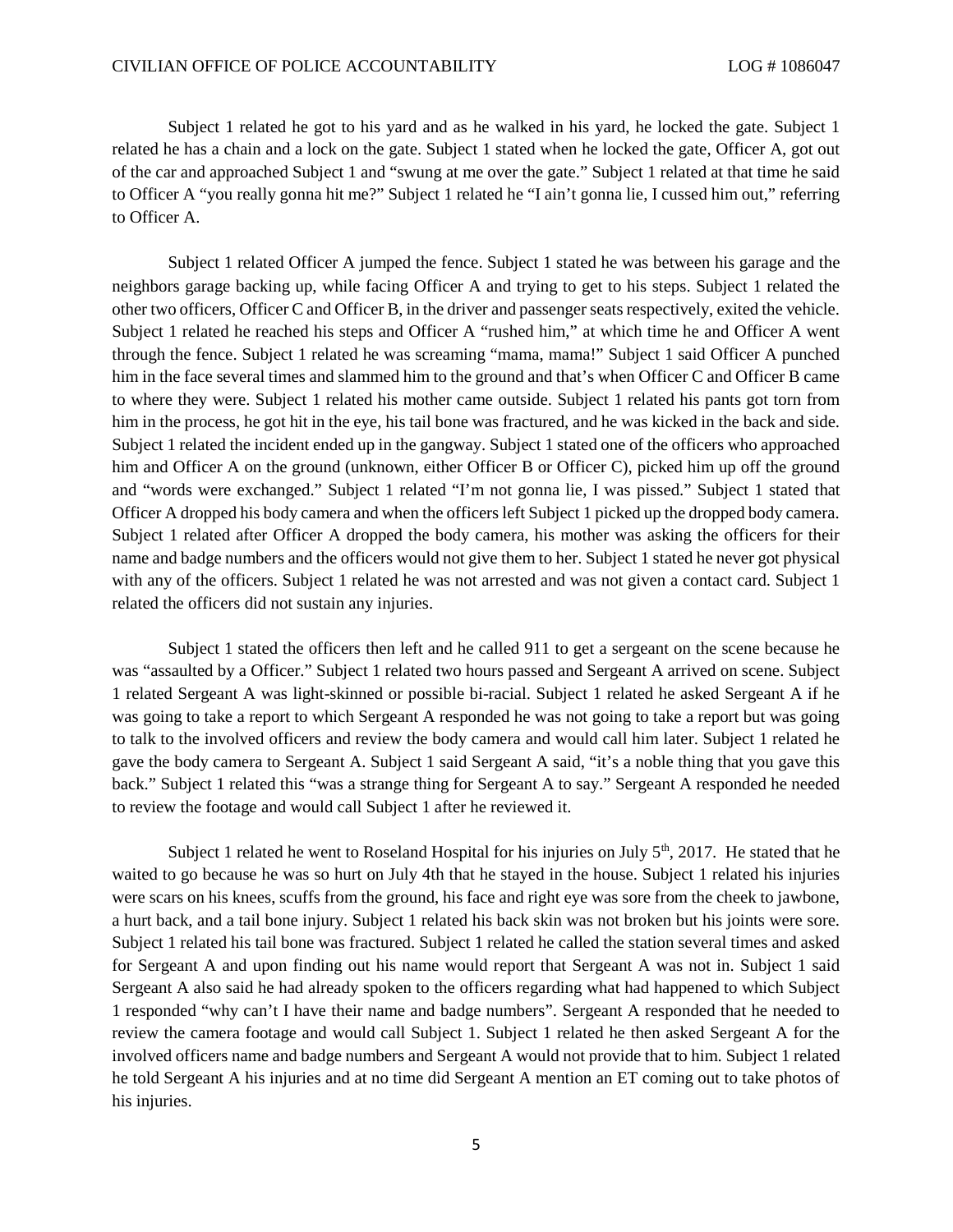Subject 1 related Civilian 1, his auntie Civilian 2, his cousin Civilian 3, and a man named Civilian 4 were all witnesses. Subject 1 related the contact information for all these witnesses can be obtained from his mother, Civilian 1. (Att. #8)

In an **in-person interview with IPRA** at their home on August 22, 2017, **witness Civilian 1 and complainant Subject 1,** of XXXX South Evans Avenue, related that the incident occurred on July 3, 2017. Civilian 1 related that her son Subject 1, who resides with her, went to the store to buy cigarettes. Civilian 1 related she heard what sounded like someone screaming "mama, mama!" from outside. Civilian 1 ran down the stairs and witnessed one officer standing in the yard and two other officers had Subject 1 against the wall in the gangway<sup>[2](#page-3-0)</sup>. Civilian 1 immediately started asking the officers "what are you doing, why do you have my son against the wall?" Civilian 1 related they had just picked Subject 1 up off the ground. She stated that the officer in the yard said to the two officers holding Subject 1 "the mother is downstairs so I guess you can let him go."

Civilian 1 described the two officers who held Subject 1 in the gangway as approximately her height and weight (she related her weight as one hundred and ninety-three pounds and her height as five feet one inches) but a little taller and bigger, and the second officer was about five feet four inches and all three were Caucasian or Spanish. Civilian 1 related the officers were standing on either side of Subject 1 in the gangway and the one standing to Subject 1's right was the shorter, stockier, more aggressive one and the officer to Subject 1's left was taller. Civilian 1 related the officers were of average height. Civilian 1 related the officer in the yard was average height and build. Civilian 1 related she heard the officers yelling "shutup.["](#page-3-1)<sup>3</sup>

Civilian 1 related she heard from Subject 1 that the officers approached him as he was coming out of the gas station and asked him what he purchased, an argument ensued which included the Officers calling Subject 1's mom a "bitch." Civilian 1 related Subject 1 likely said something "smart" back to them. Civilian 1 related she did not hear or see any of the initial altercation but heard Subject 1 calling "mama! "Civilian 1 related when she spoke to Subject 1 in front of the police that the altercation started as they were verbally "talkin to each other" and then they ended up chasing Subject 1 through the yard. The police related that they did not know Subject 1 lived in the home at the backyard he entered, or why he was in the yard; they did not know who Subject 1 was, or where he was going.

Civilian 1 related she was "afraid because people are leaving people for dead around here." Civilian 1 related "he did not do anything, he went to get a couple cigarettes." Civilian 1 stated the only contact she saw the police make with Subject 1 was holding him. Civilian 1 said she asked for the officers' identification and names and they said, "you don't need to have that and that and you need to mind your business." Civilian 1 then related that the officers said, "we could be taking him to jail" to which she responded "for what? I need your ID and badge number." Civilian 1 related she was scared that if she had not come to

<span id="page-3-0"></span><sup>&</sup>lt;sup>2</sup> It is unknown at this time which two officers allegedly held Subject 1 in the gangway and which one was in the backyard.

<span id="page-3-1"></span> $3$  Civilian 1 did not witness any misconduct by officers, but heard from her son that they assaulted him. Civilian 1 was unable to determine which officer was Officer A, Officer C, or Officer B and therefore COPA was also unable to determine to whom Civilian 1 was referring.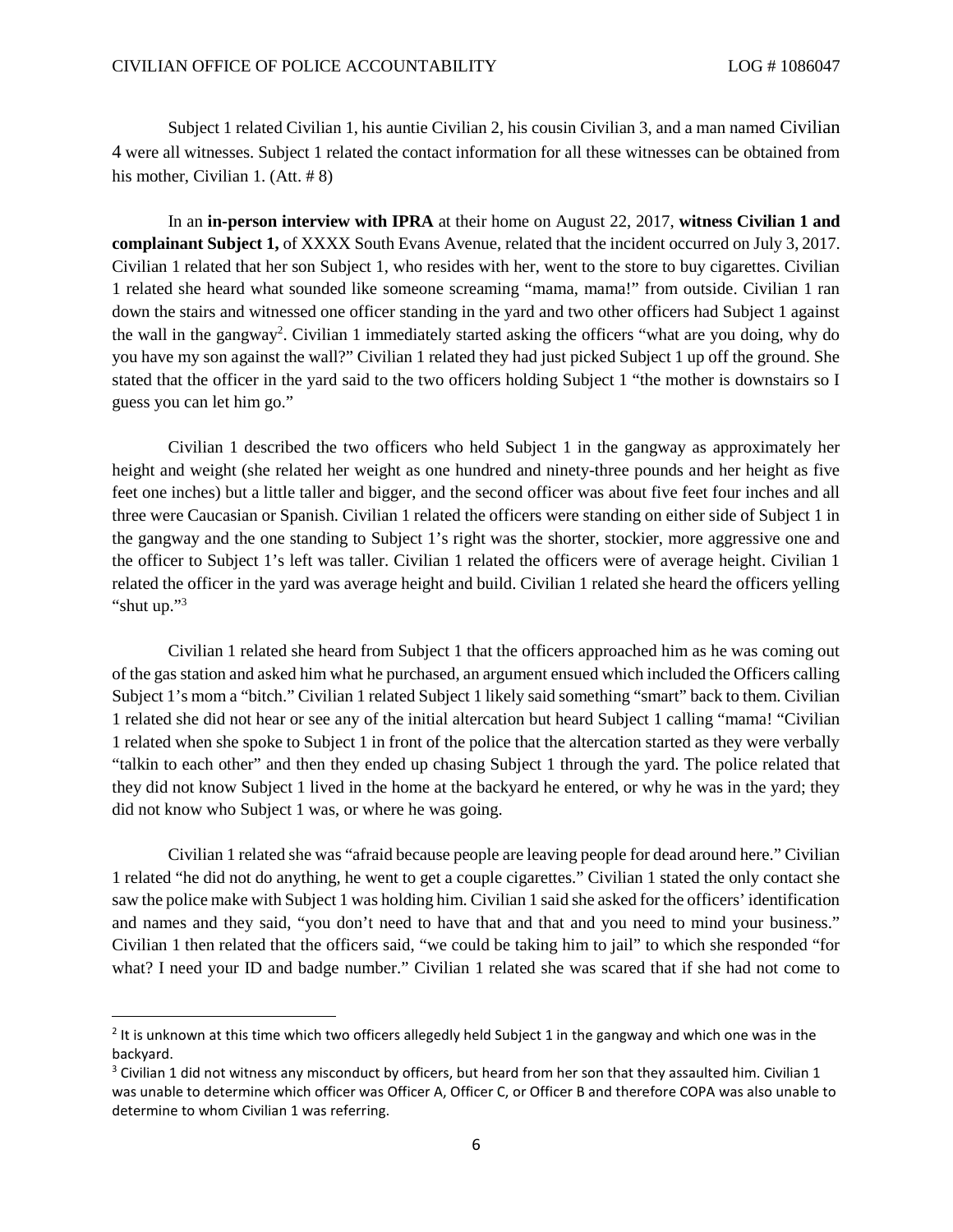Subject 1's rescue that "he may have just been laying down there" and "only God knows what would or could have happened."

Civilian 1 stated that the officers left in a dark color vehicle but Civilian 1 did not see it, and she did not know if it was a police car. Civilian 1 related they called the station and asked for a sergeant. Civilian 1 related they called the "71st Street district." Civilian 1 related, "Subject 1 was visibly rattled, covered in dirtand grass, and his pants were torn al[m](#page-4-0)ost off him<sup>4</sup>."

While Civilian 1 was getting interviewed, Subject 1 began participating in the interview. Subject 1 stated he called 911 first, and the dispatcher related she was going to send someone out there. After no one showed up, they called the district several times. Civilian 1 related it was approximately four times. Subject 1 stated he went out to the scene of the altercation and found the officer's body camera. Civilian 1 related they have pictures and video of the officer's body camera that fell off during the altercation and provided them to COPA R/I reviewed the video and pictures and saw a what appears to be a black body camera with "M-40" painted on it.  $(Att. # 36)$ 

Civilian 1 stated that eventually Sergeant A rang the bell. Civilian 1 reported Sergeant A said he wanted Subject 1's side of what happened and then Subject 1 asked, "what are you gonna do?" Civilian 1 stated that Sergeant A related he would have to get the officers' versions of events before making a report. Civilian 1 said Sergeant A also wanted to review the footage of the body camera and related he would call Subject 1 the following day, after he had a chance to review the body camera footage but he never called. Civilian 1 related Subject 1 asked Sergeant A for a report but Sergeant A related he had to review the footage on the body camera and talk to the officers. Civilian 1 related she and Subject 1 spoke with Sergeant A for approximately 15 minutes. Civilian 1 related when they handed over the body camera to the sergeant that he went out of his way to tell them it was "a very noble thing they were doing returning the camera" to which Civilian 1 responded, "no it's not, the camera is not ours."

Civilian 1 related Sergeant A came from  $78<sup>th</sup>$  and Halsted, the  $6<sup>th</sup>$  District. Subject 1 said he called every police in the area to find out where the offers had come from. Subject 1 related he called for a week straight, every shift, asking to speak with Sergeant A and he kept "getting the run around."

Subject 1 related he waited until July  $5<sup>th</sup>$  to go to the hospital because he had a family reunion on July  $4<sup>th</sup>$  so he put it off until the following day. (Att. #23)

In an **in-person interview with IPRA** at her home at XXXX South Evans Avenue, on August 22, 2017, Subject 1's great-aunt, witness **Civilian 2**, of XXXX South Evans Avenue, related she does not remember the exact date of the incident but it was dark outside. Civilian 2 related she heard some commotion in the gangway. Civilian 2 said she thought she heard someone called "grandmother." Civilian 2 said she was in the bed at the time. Civilian 2 said her son was in the living room and she asked him to "come here", she was in her bedroom at that time. Civilian 2 related she asked her son to run to the back because she heard a commotion.

<span id="page-4-0"></span><sup>&</sup>lt;sup>4</sup> Subject 1 then held up a pair of shorts that were ripped from the leg to the pocket on the left side, showing the torn pants to COPA Investigators.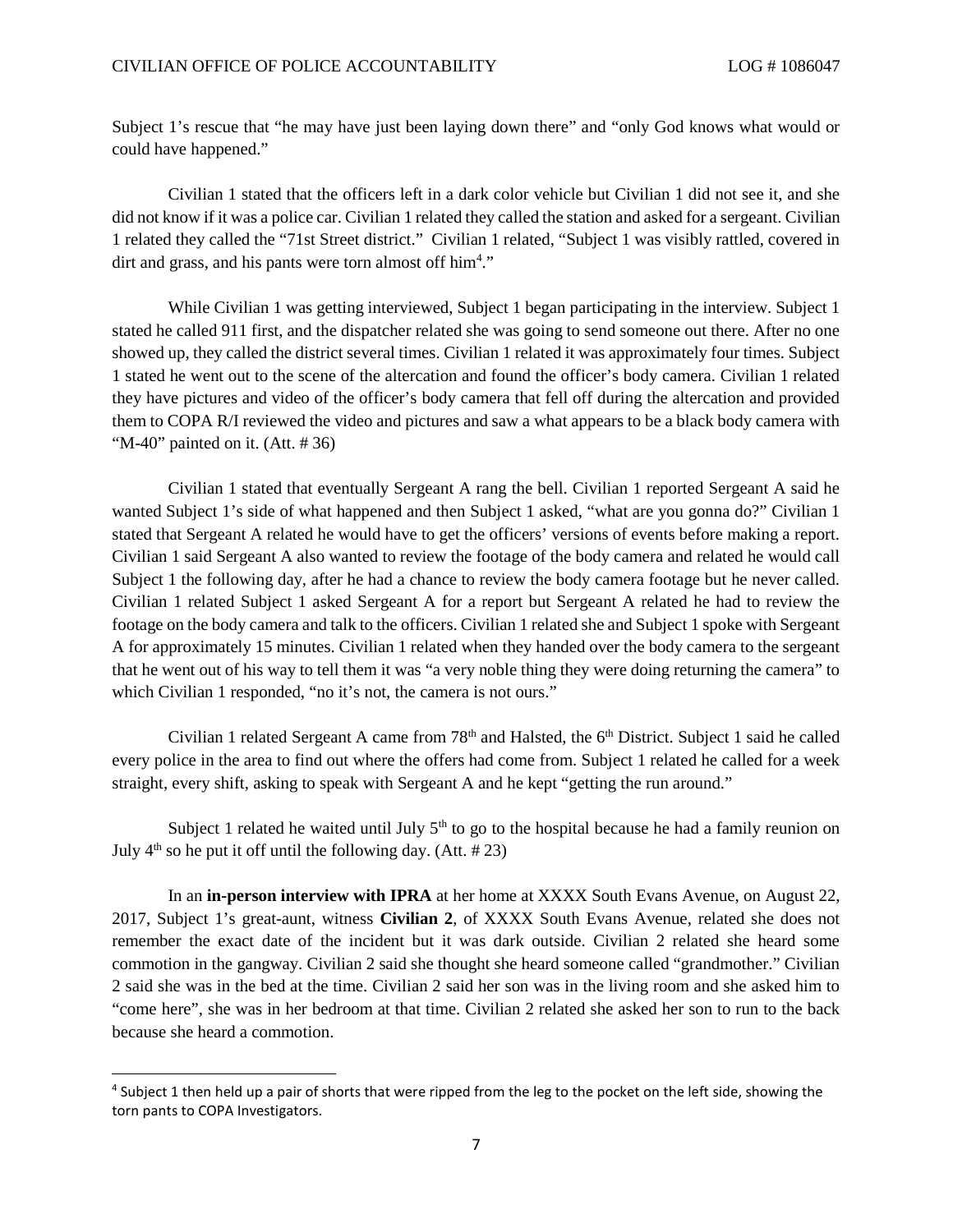Civilian 2 stated her niece is Civilian 5 and lives upstairs with Subject 1. Civilian 2 related she asked Subject 1 to come inside and let his mother take care of it. Civilian 2 related she did not hear anything the officers were saying. Civilian 2 related Subject 1 was asking for the name and badges of the officers. Civilian 2 said she couldn't see the vehicle. Civilian 2 related the police were in full uniform. Civilian 2 related one of the officers was chunkier. Civilian 2 related she did not see any of the altercation but that Subject 1 had a lot of dirt on him and his pants were ripped off him and they had grass stains. (Att. # 26)

In an **in-person interview at IPRA** on September 14, 2017, witness **Sergeant A** related he responded to a request for a supervisor at XXXX South Evans Avenue on July 3, 2017. Sergeant A said he responded to the call but did not get out of his vehicle because there was no one outside. Sergeant A related he then coded this "19-B" because no one was outside. Sergeant A related he did not get out of the car because he does not typically have to get out of the car as the individuals are on scene. Sergeant A related there were other calls that night and it was very busy. When asked why he did not exit the vehicle and knock on the door of XXXX South Evans, Sergeant A said he was by himself and typically does not get out of the car. Sergeant A related the individuals who call typically wait outside. Sergeant A said he waited a minute. Sergeant A related he did not know if the complainant lived at the address requested or if that is just where an incident took place and he did not feel comfortable just knocking on the door.

Sergeant A stated that around this time, Officer A reported to him that he had lost his body camera. Sergeant A returned to XXXX South Evans Avenue to look for Officer A's missing body camera. Sergeant A related Officer A lost the body camera somewhere in the alley. Sergeant A related that Officer A assumed the body camera fell off at XXXX South Evans because that was the only foot chase that had occurred that night. Sergeant A related Officer A reported the lost body camera about an hour after losing it. Sergeant A related that Officer A related he assumed he lost the body camera in the foot chase with Subject 1. Sergeant A stated that he began knocking on doors looking for the camera and this is how he met Civilian 1 and her son, Subject 1. Sergeant A related the officers involved were Officer A, Officer B, and Officer C. Sergeant A related that is probably how Officer A lost the body camera. Sergeant A said he does not recall if the officers related Subject 1 hopped the fence. Sergeant A related the officers did not arrest Subject 1 but an Investigatory Stop Report ("ISR") was created.

Sergeant A related when he spoke with Civilian 1 and Subject 1 he did more communication with the mom than the son because the son was combative. Sergeant A said the mother was a 70-year-old female black and the son was a 40-year-old male black. Sergeant A stated when the mom turned over the camera, Subject 1 became irate again. Sergeant A then related he tried to explain that the officers did not know he lived there (regarding Subject 1 entering the backyard). Sergeant A said Civilian 1 understood this but Subject 1 did not. Sergeant A stated he did not see any injuries on Subject 1. Sergeant A said he did not receive any follow-up calls from Civilian 1 or Subject 1. (Att. # 18)

In an **in-person interview at COPA** on October 17, 2017, accused **Officer A** related he and Officer B and Officer C were in the car on regular patrol in an unmarked SUV in plain clothes when they saw a male black, now known as Subject 1, in the alley at 76<sup>th</sup> and Cottage Grove Avenue. Officer A related it was dark outside. Officer A related Officer C was driving, Officer B was the passenger, and he was the backseat passenger. Officer A related he observed Subject 1 standing in the alley looking in back yards wearing a black hoodie. Officer A said he did not recall which direction they were driving. Officer A related Officer C inquired about Subject 1's condition and what he purchased from the store. Officer A related they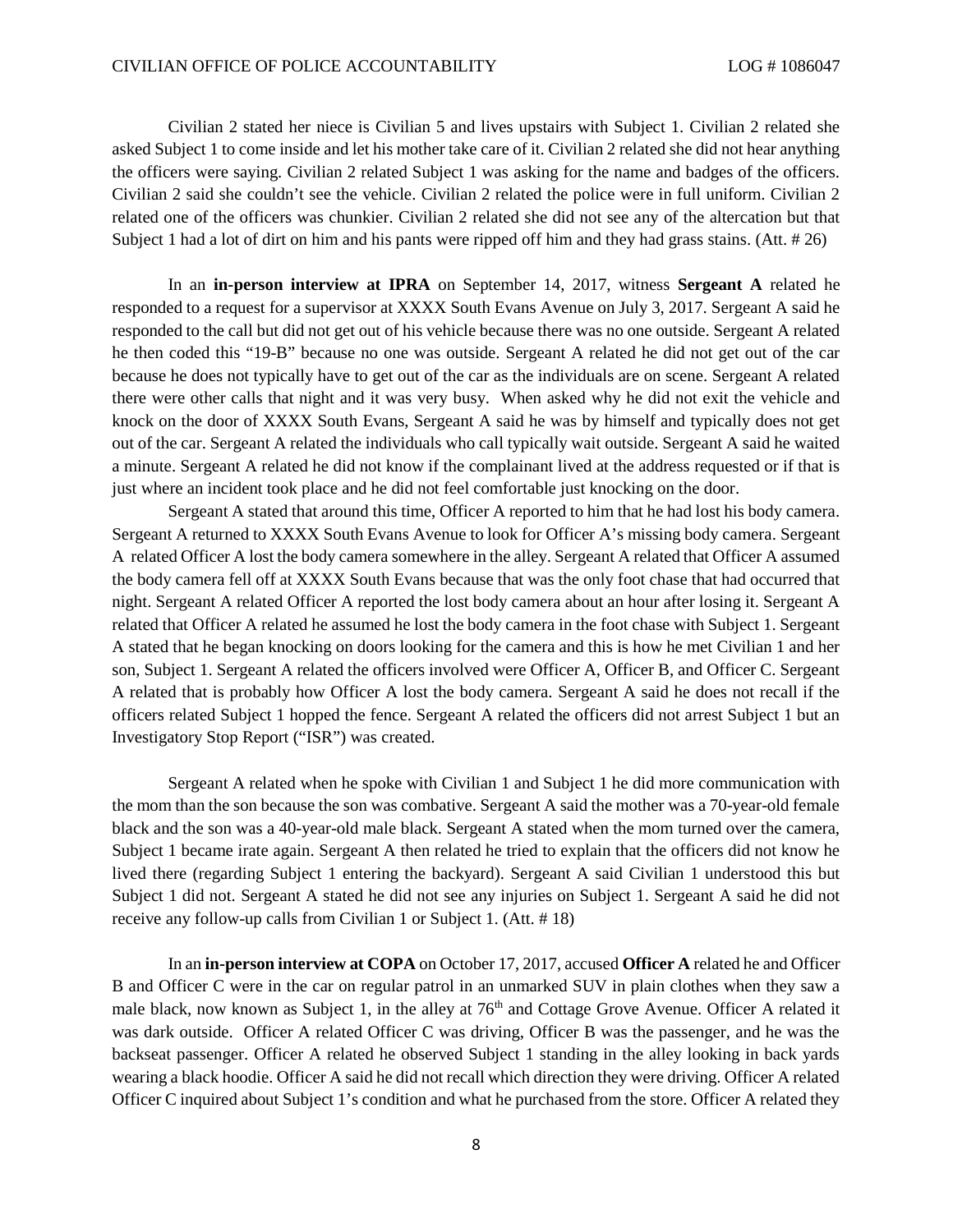asked him that because he had no bag so they asked him what he bought. Officer A related Subject 1 was "suspicious" because he was walking in an alley in a high drug trafficking area. The officers continued questioning Subject 1 and Officer A related that Subject 1 said "I don't have to answer your fucking questions dude."

Officer A stated the officers followed Subject 1 approximately six or seven houses, into the alley. Officer A related Subject 1 was mad and the officers kept watching him. Officer A related Subject 1 continued to watch the officers over his right shoulder. Officer A stated that Subject 1 then threatened the officers by saying "take off those guns and badges and I'll beat all your asses." Officer A related after he threatened the officers after he walked into a gate. Officer A related when Subject 1 walked in the gate and threatened the officers, Subject 1 did not report he was entering the back yard of his own house. Officer A related the threat was an aggravated assault. Officer A related he was in imminent fear of a battery because "the guy is walking in a dark alley, he was getting aggressive, he had a hard time answering questions and may have possibly been casing a house for a burglary." Officer A related at that point he exited the vehicle to approach Subject 1 to possibly take him into custody for an aggravated assault of a peace officer.

Officer A said he jumped over the gate chasing Subject 1 westbound. Officer A said he was giving Subject 1 verbal commands to "stop running." Officer A related Subject 1 went to jump the gate into the gangway but fell over it and Officer A went to jump it and fell over it too. Officer A related he landed with his right side on top of Subject 1 and Officer A does not recall the direction Subject 1 was facing. Officer A said he got up and picked Subject 1 up. Officer A related Subject 1 was yelling to his mom and dad "the police are beating me up." Officer A related he never punched or kicked Subject 1 and Subject 1 did not kick or punch him.

Officer A said he never picked up Subject 1 and slammed him to the ground. Officer A related the fence was weak and couldn't hold their weight as they jumped over it. Officer A stated Subject 1 continued to yell for mom and dad. Officer A said his mom and dad came outside. By this time, Officer A related Officer C and Officer B were out of the police vehicle and in the backyard. Officer A related the mother and father came down and talked to Officer B and Officer C. Officer A related the father said, "you should never run from the police" to Subject 1. Officer A said that Subject 1's mother related that Subject 1 has a mental disability. Officer A also related that Subject 1's mother asked for his badge number. Officer A related he provided his name and badge number. Officer A said his temporary star number is XXXXX because the other star is being repaired. Officer A related the star number XXXXX is the one he provided to Civilian 1 and Subject 1. Officer A said he did not recall if Officer C and Officer B gave their badge numbers. Officer A related that the officers then discussed the situation and took into consideration that he had a limited mental capacity and it was fourth of July weekend and decided to just complete an ISR. Officer A related the ISR was filed at the station

Officer A related he got in the car and was driving around 30-45 minutes after the incident when he reached for his body camera and realized it was missing. Officer A said he, Officer C, and Officer B then retraced their steps and stops. Officer A related they returned to three stops, including Subject 1's house but there was no answer. Officer A related he returned to Subject 1's approximately 10:30 or 11:00 PM to find the body camera. Officer A related he "crawled under trees" looking for contraband earlier in the evening, prior to coming into contact with Subject 1, and he considered the camera was possibly lost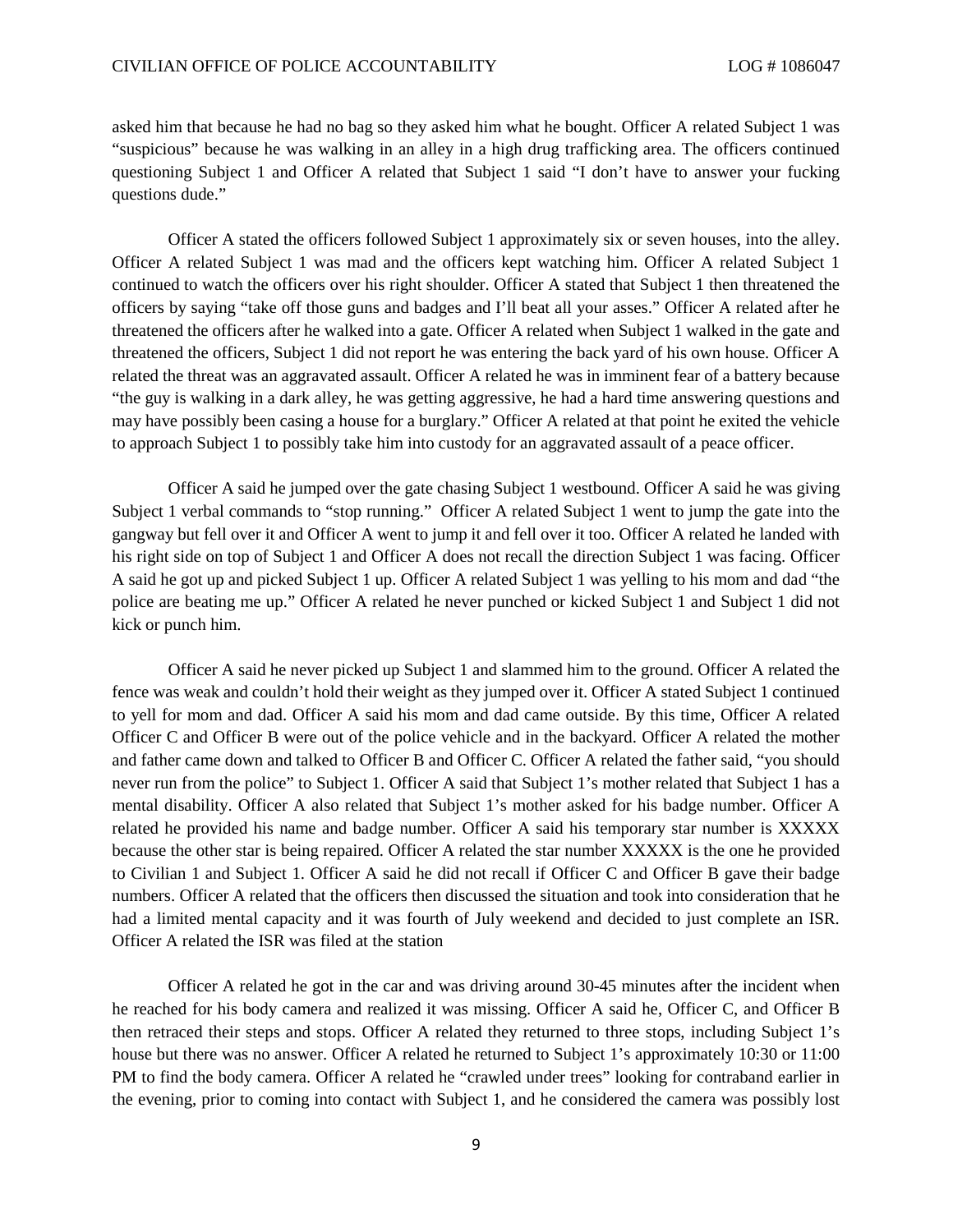there, too. Officer A related Officer C and Officer B got him back to the station immediately after retracing their steps. Officer A related he did not complete any paperwork regarding the lost body camera. Officer A related when he was at the station filling out the ISR, he then notified his supervisor that he had lost the camera. Officer A related he had heard from Sergeant A that Sergeant A responded to a call for supervisor and this individual had his body camera. (Att. # 30)

In an **in-person interview at COPA** on October 23, 2017, accused **Officer B** related he and Officer C and Officer A were out on routine patrol on July 3, 2017. Officer B related Officer C was driving the vehicle and Officer A was in the back-passenger seat behind him. Officer B stated the police vehicle they were driving was an unmarked police vehicle, and that he cannot recall whether they were in uniform or plain-clothes. Officer B said he first observed Subject 1 entering the alley from the gas station at  $76<sup>th</sup>$  and Cottage Grove Avenue. Officer B related he observed Subject 1 exiting a gas station in a high-volume narcotic area. Officer B said he observed Subject 1 looking down the gangway of approximately 2 to 3 houses Officer B stated Subject 1 was initially on the driver's side of the vehicle. Officer B related Officer C said "hello" to Subject 1 and asked Subject 1 where he was coming from, to which Subject 1 spit and said, "none of your fucking business." Officer B related that Subject 1 continued to walk south down the alley and the officers paralleled him. Officer B related the reasons the officers felt they had a legal right to approach Subject 1 was because he left a high drug trafficking gas station, he was looking down a gangway, he looked in the direction of the officers, and tried to leave the area when he saw their unmarked police vehicle.

Officer B related the officers continued to talk to him and he was evasive and angry so Officer B thought Subject 1 had something to hide. Officer B related Subject 1 told the officers to "go get the real bad guys." Officer B said they continued to follow Subject 1 until he was about 5 houses down the alley and walked around the back of the police vehicle and walked toward a gate behind one of the houses and bladed his body and said "yall ain't shit." Officer B stated no one called Subject 1 a "bitch", a "ho" or a "mother fucker." Officer B related by the time Subject 1 walked into the gate he said to Officer A "take that badge and gun of and I'll kick your ass." Officer B related that Officer A did not call Subject 1 a "bitch", a "ho" or a "mother fucker." Officer B said Subject 1 was walking in the gate when he threatened Officer A by saying, "take that badge and gun off, I'll kick your ass, you pussy mother fucker." Officer B related the threat from Subject 1 is an aggravated assault. Officer B related Subject 1 "could easily have a firearm or something in his pocket to throw at them." Officer B related as an officer by this point, they "do not retreat based on the totality of the circumstances." Officer B related that when Subject 1 threatened the officers, the officers were all inside the car. Officer B related Subject 1 was approximately 5 or 6 feet from the officers when he threatened them.

Officer B said Officer A exited the vehicle to detain Subject 1, and Subject 1 started running down the gangway. Officer B related Officer A exited the vehicle to chase Subject 1, he followed, and then Officer C. Officer B related he gave no verbal commands to Subject 1. Officer B related he can't recall Officer C giving Subject 1 any verbal commands. Officer B related he thinks Officer A was yelling "stop! police!" Officer B observed Subject 1 jumped a chain-link fence approximately four feet tall and "wiped out" and ripped his pants as they got stuck on the fence as he fell over. Officer B related Subject 1 leapt over the fence with his hands on the fence and he could not recall if his feet were on it. Officer B said Subject 1 fell and rolled about 5 or 6 feet. Officer B stated Officer A was within five or six feet of Subject 1. Officer B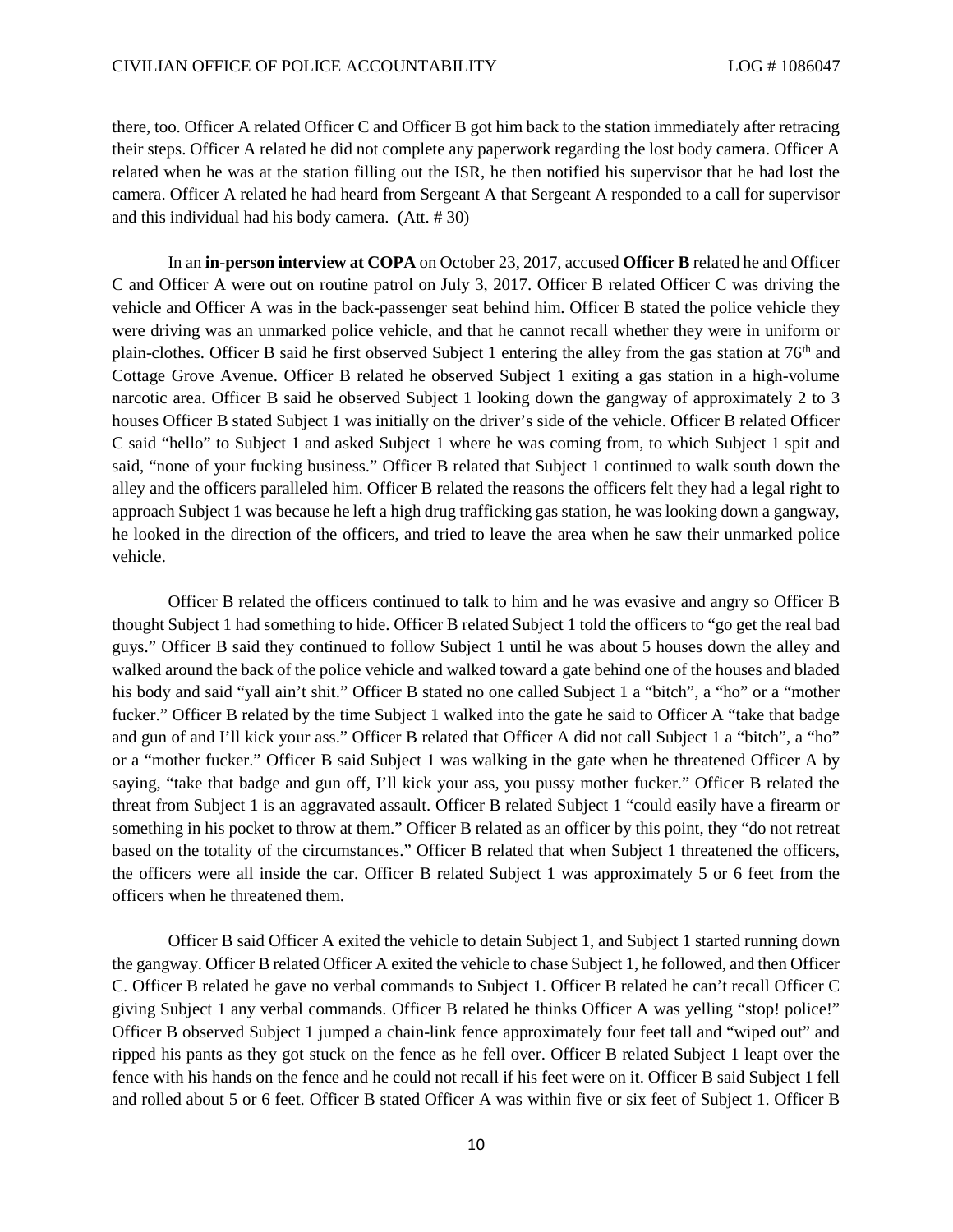related at the time Officer A and Subject 1 were jumping the fence, he and Officer C were still at the back gate in the alley. Officer B related Officer A tried to jump to the fence with his hands on the fence and leapt over but the fence did not hold him. Officer B related the fence was not broken that he remembered but the fence was not able to hold their weight. Officer B said Officer A landed on Subject 1. Officer B stated Officer A was telling Subject 1 to "stop and put your hands behind your back." Officer B said by this time Subject 1 was detained and not free to go. Officer B related he approached Officer A and asked if he needed assistance. Officer B related that at no time did he or Officer C ignore an altercation between Subject 1 and Officer A. Officer B stated no officers punched or kicked or slammed Subject 1 to the ground.

Officer B related at this time Subject 1 was screaming "help, help! Mama! The police got me!" Officer B related mom came outside. Officer B said he heard a male voice telling Subject 1 "don't run from the police, I've told you this!" Officer B related he and Officer A conducted a pat-down of Subject 1. Officer B said Subject 1 was not visibly impaired but he was acting erratically. Officer B related Subject 1's mom said Subject 1 has "mental condition." Officer B stated by this time Subject 1's mother was outside and he and Officer C were talking to Subject 1's mom. Officer B said Officer A was still standing with Officer A. Officer B stated at this point the officers were determining whether they were going to arrest Subject 1. Officer B related they decided not to arrest Subject 1 because it was the third of July and numerous calls had come in for "shots fired", and Subject 1 had some "mental disabilities."

Officer B related Civilian 1 did not get the officers' identification. Officer B related Civilian 1 asked for Officer C's badge and ID. Officer B related Officer C responded "it's right here ma'am" (referring to his vest). Officer B related he did not recall her asking for his badge number or Officer A's and that at no time did he refuse to give her that information. Officer B related they completed an ISR instead of arresting Subject 1. Officer B related he did not complete the ISR, Officer A completed it. Officer B related the ISR was completed at the station. Officer B related the officers left the scene.

Officer B related the officers returned to the address later to look for Officer A's misplaced body camera. Officer B said Officer A noticed he lost the body camera within about an hour. Officer B related the body camera was recovered by Sergeant A. (Att. # 32)

In **an in-person interview at COPA** on October 23, 2017, accused **Officer C** related he could not recall whether he was plain-clothed or in uniform but that he was in an unmarked police vehicle on July 3, 2017. Officer C related he first observed Subject 1 leaving the gas station at 76th and Cottage Grove Avenue. Officer C related Subject 1 was walking down the alley looking into the backyards of the residences. Officer C said he was driving the vehicle and related Subject 1 was initially on the right side as they approached him but he then came to the left side of the vehicle to Officer C's driver's side. Officer C reported Officer B was in the passenger's seat and Officer A was in the backseat behind Officer B. Officer C related he asked Subject 1 how he was doing to which he responded "fine." Officer C said he then asked Subject 1 what he bought at the gas station and Subject 1 became very irate and told the officers to "go get the real mother fuckers who are out her killing people." Officer C related he never called Subject 1 a "ho, bitch, or motherfucker" and neither did any other officers involved.

Officer C related that neighborhood is an Evans Mob Gangster Disciple territory and that the officers considered he may be a part of that gang. Officer C said the totality of the circumstances against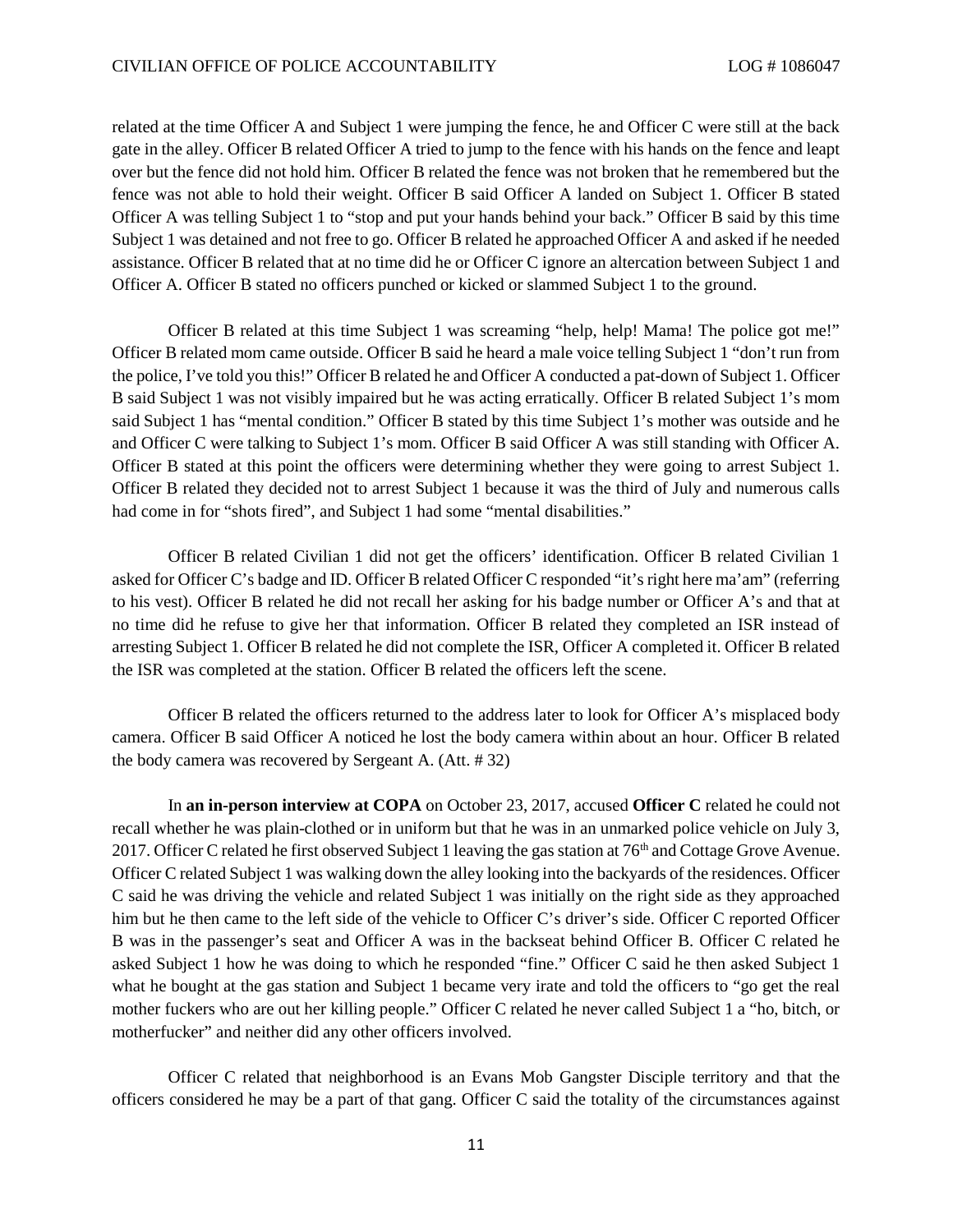Subject 1 was that he left the narcotic gas station with no bags, wearing a hoodie, looking suspiciously into people's back yards in a high gang activity area.

Officer C related as Subject 1 got behind a chain-link fence gate he was still yelling at the officers. Officer C related Subject 1 entered the gate and closed it and said something like "I'll beat your ass, take off your belt." Officer C related Subject 1 was a few feet from Officer A's window by this time. Officer C related Officer A opened the door and Subject 1 took off running down the gangway. Officer C stated he lost sight of Subject 1 and once Officer A jumped the gate, Officer C lost sight of Officer A, too.

Officer C related he and Officer B exited the vehicle and entered the backyard and he observed Officer A "going over the fence clumsily." Officer C related Officer A "fell" to the other side of the fence. Officer C related there was no altercation between Subject 1 and Officer A. Officer C related he helped Subject 1 stand up and Subject 1 is saying "why yall stopping me?" Officer C related that by the time he got to the incident, Officer A was on top of Subject 1. Officer C related Subject 1's mother came out the back door and he also heard a male voice. Officer C related he told Subject 1's mother everything that happened and his mother related Subject 1 is "mentally challenged and that he does not really understand." Officer C related Subject 1's mother asked for his badge number to which he said "here, you can have my name, I have nothing to hide." Officer C related at that time everyone took a breath and relaxed and they assessed the situation and used their discretion not to arrest Subject 1 for an aggravated assault but did an ISR on him instead. Officer C related Officer A completed the ISR.

Officer C related they notified their supervisor of everything that happened because Officer A realized a half hour later that he had lost his body camera. Officer C said the officers then went back to Subject 1's house and looked for the body camera as well as another scene. Officer C related the sergeant then went back to the scene and spoke with Mr. Subject 1 and recovered the body camera. Officer C related there were no injuries, Officer A had a minor cut on his hand. (Att. # 34)

There are two **OEMC 911 calls** related to this incident. The first 911 call on July 3, 2017, at 9:30:46 PM, is a man yelling requests a sergeant to XXXX South Evans. The man reports "I've just been assaulted by three detectives, they in a detective truck, they just wearing blue clothes today because it is a holiday". The man reported "I've just been assaulted by three Officers; my clothes is damn-near torn off me, called me all kinds of bitches and hos and threatened me." At this time, the man gives the dispatcher his name. Subject 1 then reports the officers would not give him their names or badge numbers or anything.

In the second 911 call on July 3, 2017, at 9:41:51 PM, a man asks for a police sergeant to XXXX Evans, an apartment. The man identifies himself as Subject 1. The dispatcher asks him to be patient.

Various other radio transmissions are heard until eventually a male officer voice asks, "did you have a request for a supervisor at XXXX South Evans", the dispatcher responds yes and the male voice responds he'll take it. (Att. # 42)

**Surveillance footage for July 3, 2017,** shows the alley behind XXXX South Evans Avenue, Subject 1's house.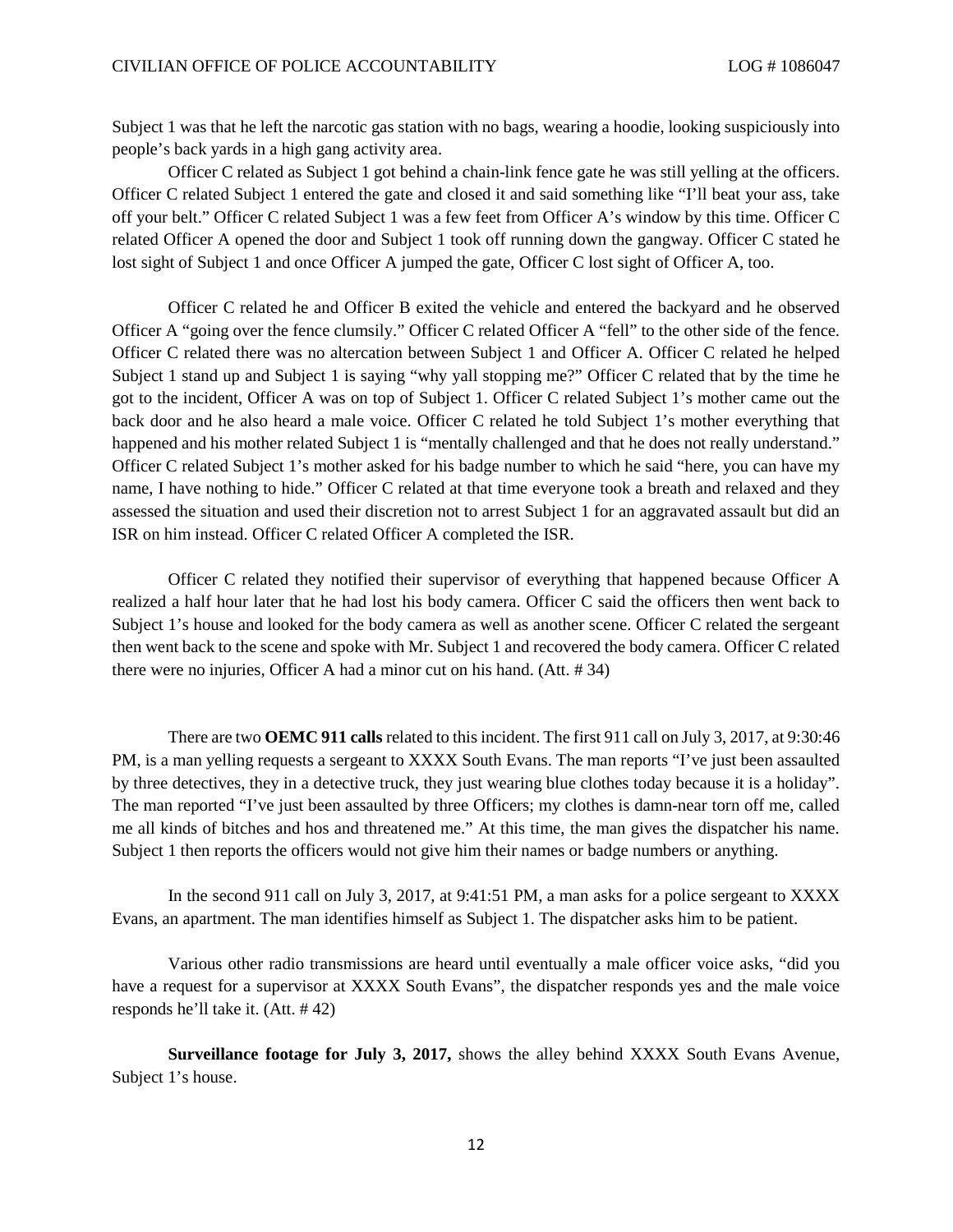The southwest facing view of the alley shows an unmarked police vehicle at 10:11 PM and 11:02 PM. The police vehicle is seen traveling down the alley. The camera does not pick up the vehicle until it is midway down the alley, Subject 1 is not captured on the footage. The northwest facing camera of the alley shows the police vehicle exiting the alley.

It was later discovered through COPA's investigation that the cameras report the time forty-three minutes in advance. Therefore, the travel time of the officers reported as 10:11 PM was 9:32 PM and 11:02 PM was 10:29 PM. (Att. # 40)

The **video and pictures from Subject 1's phone** show a black Chicago Police Department Body Worn Camera in a paper towel on Subject 1's kitchen camera. Some of the photos are blurry. The body camera has M-40 painted on it in white paint. In the video Subject 1 can be heard saying that the police "dropped the body camera after chasing and assaulting him." The pictures also show Subject 1 in a bathroom wearing denim shorts that are torn from his left pocket to the bottom of the shorts. Subject 1's right leg is pictured with multiple scratches on his knee with fresh blood. The ground is pictured with a set of keys in a small hole in the ground. (Att. # 36)

There is **no Body Worn Camera or dash camera** footage from this incident.

The **Officer of Emergency Management and Communications (OEMC) data request** shows the GPS of all police vehicles around XXXX and XXXX South Evans Avenue on July 3, 2017, between 9:45 PM and 10:20 PM.

The OEMC data also includes the Event Queries for a request for a supervisor by Subject 1 of XXXX South Evans Avenue at 9:32 PM. It reports "he was just threatened by 3 officers in plain clothes caller wants to talk to a Sgt. Officers no longer on site NFI." The call was cleared at 10:25 PM. The call was reopened at 12:03 AM on July 4, 2017. It was cleared again at 3:08 AM.

A second event query shows a request for a supervisor by Subject 1 at XXXX South Evans Avenue at 9:42 PM. The closure of this second call was referenced in the aforementioned event query. (Att. # 41)

**The medical records from Roseland Community Hospital** show Subject 1 was admitted on July 6, 2017 at 10:54 AM. Subject 1's diagnosis is reported as cervicalgia, strain of muscle fascia and tendon at neck level, contusion of lower back and pelvis. Subject 1 was discharged at 12:48 PM with a final clinical impression of "strain to neck and contusion of sacrum." Subject 1 was prescribed 800mg Ibuprofen and 10mg Cyclobenzaprine.

Nurse Practitioner 1 reported "seen in ED c/o neck pain and tailbone pain after being jumped on 2 days ago. Denies any loc. Denies any medical problems. Denied any numbness tingling" on July 6, 207 at 10:57 PM. (Att. # 22)

The **Investigatory Stop Report (ISR)** for this incident, ISR 000208721, was completed by Officer A. Officer A reported an investigatory stop contact was made at XXXX South Evans Avenue at 9 PM on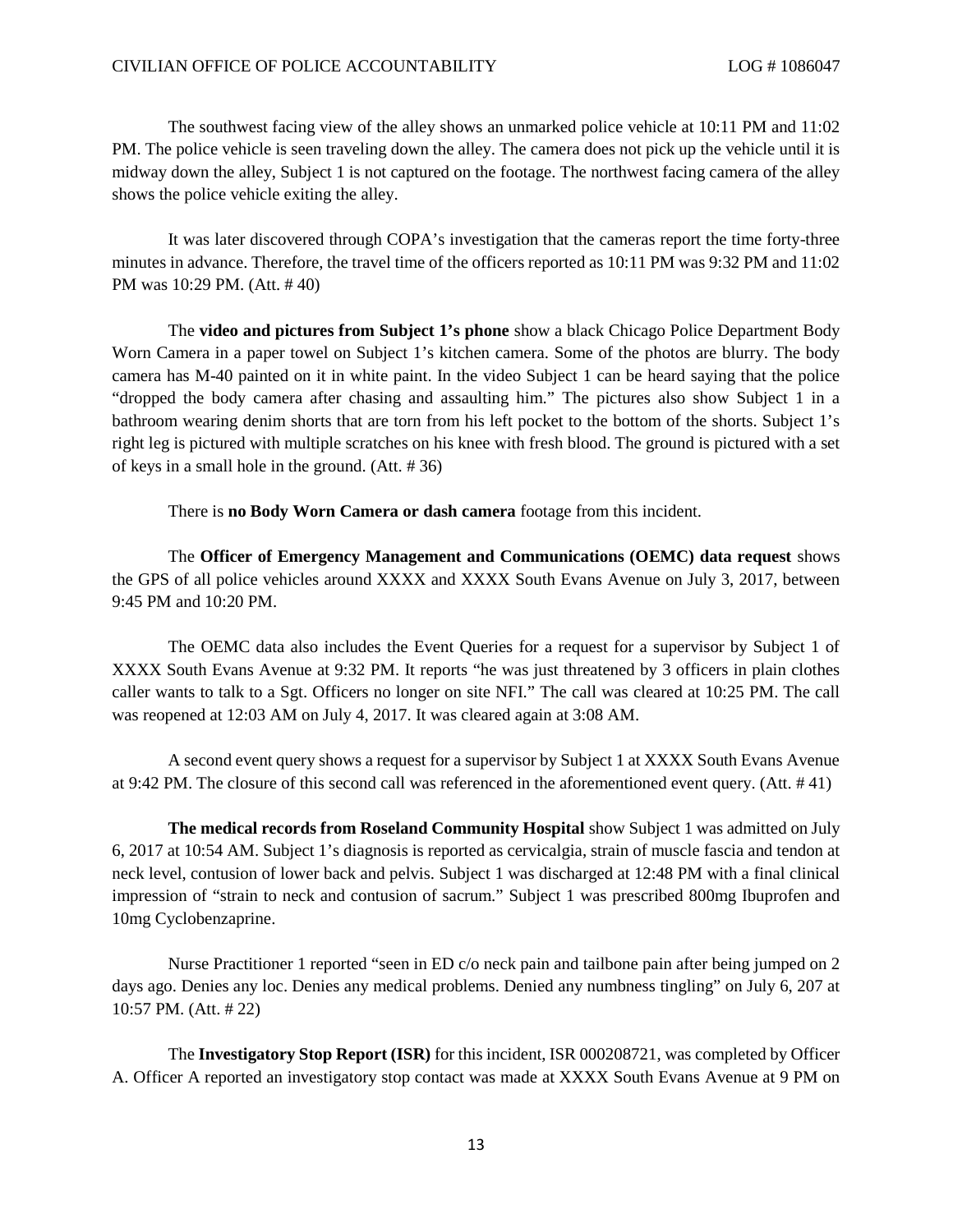July3, 2017 involving a mal[e](#page-11-0) black "Brian Doe<sup>5</sup>", age 50-55, wearing a black hooded sweatshirt and jeans shorts.

Officer A reported the POs observed Brian Doe walking southbound in the alley at approximately XXXX South Evans Avenue wearing a black sweatshirt and "appearing to look in backyards" as he was walking. Officer A reported the POs approached Doe and asked him if he was ok to which he responded he was coming from the gas station. Officer A reported the POs asked Doe what he purchased from the gas station and Doe refused to answer. Officer A reported that Doe walked into the backyard at 7629 South Evans Avenue and the POs asked him if he lived there. Officer A reported Doe related "fuck you all, take off that badge and gun and I'll kick all your asses." Officer A reported the POs approached Doe who then fled through the backyard into the gangway. Officer A reported Doe tried to climb the fence but fell. Officer A reported during the field interview, Doe's parents came out from the household and reported Doe is their adult son who "has problems." Officer A reported Doe refused to give POs any information and refused medical attention. Officer A reported the POs did not pursue assault charges due to Doe's mental capacity. (Att. #28)

## **ANALYSIS**

Through the course of this investigation, it was determined that Officer A was the officer involved in the foot chase with Subject 1. It was further determined that Officer C was the driver of the vehicle who initiated the verbal contact with Subject 1, Officer B was the passenger of the vehicle who participated in the verbal contact with Subject 1, and Officer A was the rear passenger on the passenger's side of the vehicle.

It is alleged that Officer A hopped the back fence at Subject 1's residence, picked up Subject 1 and slammed him to the ground, punched Subject 1 about the face and body, kicked Subject 1 about the face and body, and dropped his body camera. It was further alleged that Officer B and Officer C engaged in a verbal altercation calling Subject 1 a "ho", "bitch" and "mother fucker," did not provide their badge numbers, did not create an ISR report for the contact they made with Subject 1, unlawfully stopped Subject 1, and did not stop the altercation between Subject 1 and Officer A.

#### **I. Officer A Loss of His Body Camera**

Officer A lost his body camera during a foot pursuit with Subject 1. Officer A retraced his steps looking for the camera and reported the lost camera to Sergeant A during the shift. Sergeant A recovered the body camera from Subject 1 before Officer A's shift was over. No paperwork was completed for this lost body cam because it was only lost briefly and was recovered during shift.

### **II. Officer B and Officer C Called Subject 1 a "Ho," "Bitch," And "Motherfucker"**

There is insufficient evidence to prove or refute this allegation. Officer B, Officer A, and Officer C all related that at no time did any of them call Subject 1 a "ho", "bitch" and "mother

<span id="page-11-0"></span><sup>5</sup> Brian Doe is now known as Subject 1.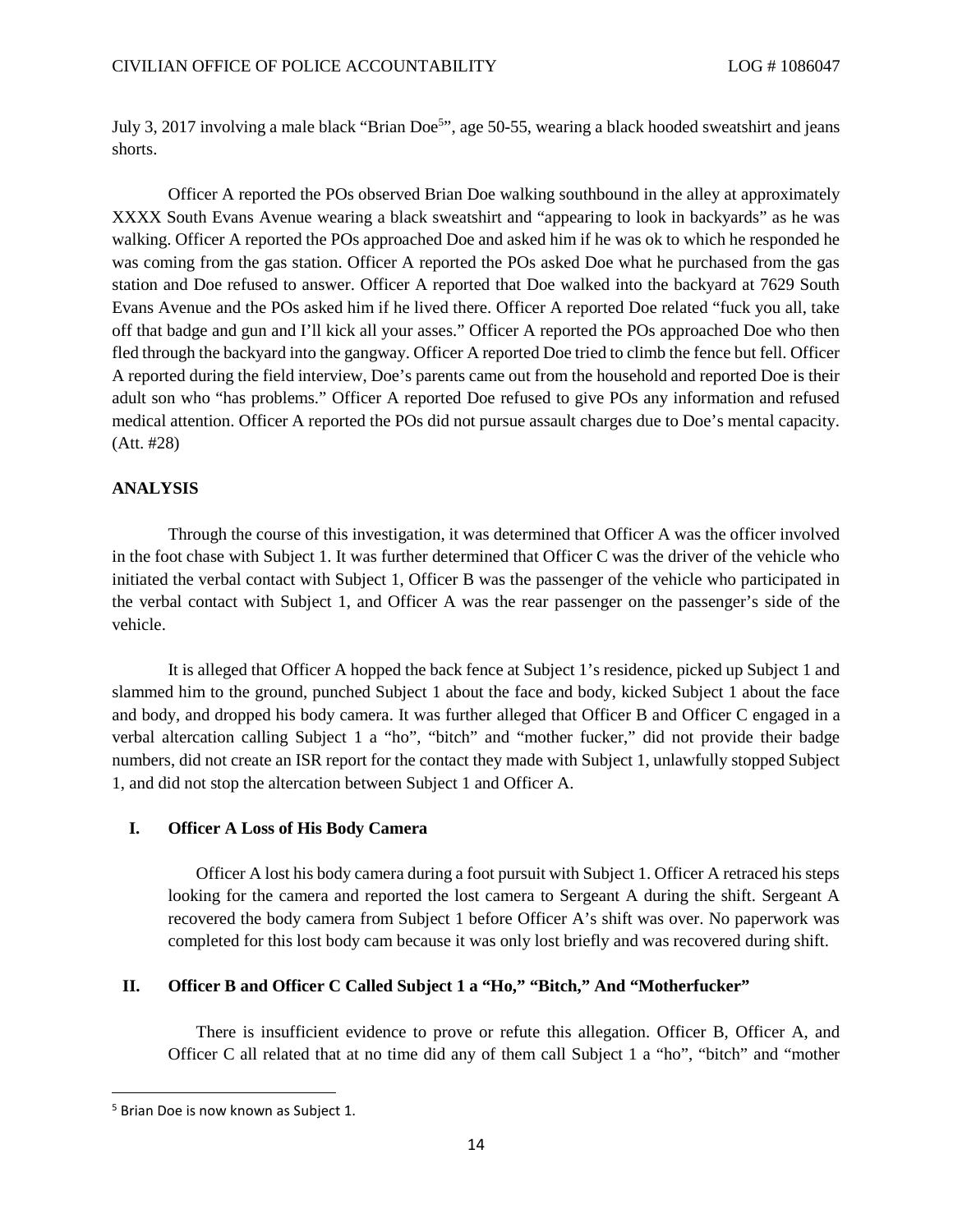fucker." This conflicts with Subject 1's version of events. There is no video evidence of the interaction between Subject 1 and the officers. Lastly, the witnesses to the incident did not hear the POs call Subject 1 "ho", "bitch" and "mother fucker." Further, Subject 1 reported he cussed the officers out after the officers "got to disrespectin' him." It is unclear if Subject 1 began the cursing when the officers initiated the conversation asking what he bought from the gas station.

### **III. Officer B and Officer C Did Not Provide Their Name and Badge Numbers**

Officer B related Civilian 1 asked for Officer C's badge and ID, not his. Officer B related Officer C responded "it's right here ma'am" (referring to his vest). Officer B related he does not recall her asking for his badge number or Officer A's and that at no time did he refuse to give her that information. Both Officer A and Officer C reported they did not recall anyone asking for Officer B's badge number. Further, the officers all reported wearing their tactical vests, at minimum, which includes their name and badge numbers respectively. There is no video evidence or witness corroboration to refute or deny this allegation.

#### **IV. Officer B and Officer C Did Not Complete an Investigatory Stop Report**

Officer A wrote an Investigatory Stop Report (ISR) summarizing the contact made by the officers with Subject 1. Only one report by one officer is required per Investigatory Stop, per CPD SO4-13-09, Investigatory Stop Reporting.

## **V. The Approach and Pursuit of Subject 1**

A Officer may lawfully stop a person for brief questioning when the officer reasonably believes that the person has committed, or is about to commit, a crime. The Illinois legislature has codified this Terry standard which provides the following:

"An officer may, after identifying himself as a peace officer, stop any person in a public place for a reasonable period of time when the officer infers from the circumstances that the person is committing, is about to commit, or has committed an offense…" 725 ILCS 5/107-14 (2008).

Thus, the Terry standard allows an officer to conduct a brief investigative stop when there is reasonable, articulable suspicion of criminal activity. People v. Jackson, 366 Ill.Dec.164, 170 (1st Dist. 2012). The purpose of a Terry stop is to permit police to investigate situations or circumstances that provoke suspicion in order to dispel or confirm those suspicions. Officers initiating an investigatory stop must be able to point to specific and articulable facts, which taken together with rational inferences from those facts, suggest criminal activity. U.S. v. Ruiz, 785 F.3d 1134, 1141 (7th Cir. 2015). Context is extremely important in these instances; the reasonable suspicion needed to initiate a Terry stop can arise from behavior that may in other circumstances be considered innocent. Id. Therefore, the behavior and characteristics of the suspect can be taken into consideration by the officers.

Reasonable suspicion is a lower threshold than probable cause and considerably less than a preponderance of the evidence. Id. When reviewing an officer's actions in the context of Terry, the situation confronting the officers must be so far from the ordinary that any competent officer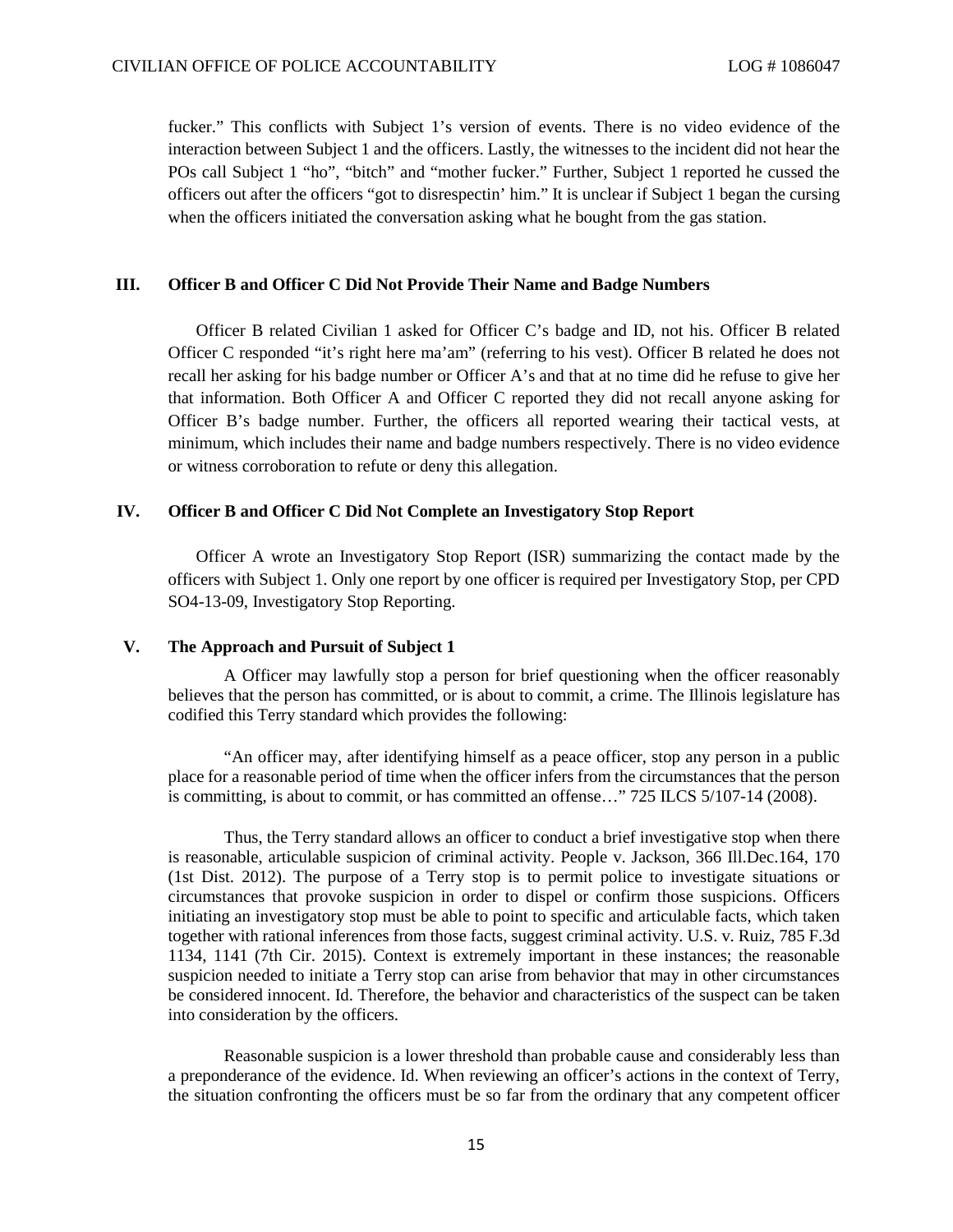would be expected to act quickly. People v. Shipp, 393 Ill. Dec. 301, 309 (Ill. App. Ct. 2d Dist. 2015) quoting People v. Thomas, 198 Ill.2d 103 (2001). Therefore, the facts should be considered from the perspective of a reasonable officer confronted with the situation. Id.

The investigation following Terry must be reasonably related in scope and duration to the circumstances that justified the stop from the onset. Assuming reasonable suspicion exists for a Terry stop, a reasonable delay attributable to arranging for a canine unit to conduct a sniff may permissibly extend the duration of the stop. Ruiz, 785 F.3d at 1143. Additionally, even if an investigative stop is warranted, a Officer will need more to justify a substantive frisk. To justify a protective pat down of a properly detained person, the investigating officer must reasonably believe that the person is armed and dangerous. Jackson, 366 Ill. Dec. at 170.

A Terry stop can ripen to the level of an arrest, becoming custodial in nature, and require probable cause. This occurs when the stop becomes too long or unreasonably intrusive. Id. at 309. A seizure qualifies as an arrest only if a reasonable person in the suspect's position would not have felt free to leave. U.S. v. Hill, 818 F.3d 289, 292 (7th Circuit 2016). Factors to consider include the threatening presence of several officers, the display of a weapon by an officer, the physical touching of the suspect's person, or the officer's language or tone of voice which indicates that compliance with the officer's request could be compelled. People v. Santovi, 2014 Ill. App. 3d 130075 ¶44 (2014).

Under Illinois law, a person commits the misdemeanor of resisting arrest when he or she "knowingly resists or obstructs the performance by one known to the person to be a peace officer." 720 Ill. Comp. Stat. 5/31–1(a). Resistance requires some physical act which creates an obstacle to impede, hinder, interrupt, prevent or delay the performance of an officer's duties. Williams v. Jaglowski, 269 F.3d 778, 782 (7th Cir. 2001). However, very minor physical resistance does not constitute resisting arrest. See City of Pekin v. Ross, 81 Ill.App.3d 127 (Ill. App. Ct. 3d Dist. 1980) (holding that the arrestee did not resist arrest when he pulled his arms down and in front of him while the arresting officer attempted to place handcuffs on him). Additionally, a mere show of authority by an officer does not constitute a seizure absent some application of physical force or the individual's submission to the assertion of authority. Abbott v. Sangamon County, 705 F.3d 706, 719 (7th Cir. 2013) citing California v. Hodari D., 499 U.S. 621 (1991). An officer's commands to 'stop' or 'halt' are mere displays of authority and do not constitute a formal seizure. Id. Therefore, an individual's defiance of an officer's order to stop, absent any application of physical force by the officer, does not constitute a resistance of an attempted arrest. Id. at 720.

Officer B and Officer C related the reasons the officers felt they had a legal right to approach Subject 1 was because he left a high drug trafficking gas station, he was looking down a gangway, he looked in the direction of the officers, and tried to leave the area when he saw their unmarked police vehicle. This behavior provided the officers with reasonable articulable suspicion needed for an investigatory stop, which was heightened once Subject 1 ran away from the officers.

Additionally, there is insufficient evidence to prove or disprove the allegations that Officer A picked up Subject 1 and slammed him to the ground and punched and kicked Subject 1 about the face and body. Officer A, Officer B, and Officer C reported Officer A fell on top of Subject 1 as Subject 1 hopped over the fence and Officer A pursued him. This conflicts with Subject 1's reported that Officer A picked him up and slammed him to the ground. The witnesses Civilian 1 and Civilian 2 did not see Officer A pick up Subject 1 and slam him to the ground. No video evidence exists to prove or disprove this allegation. Further, Subject 1 attempted to create distance between himself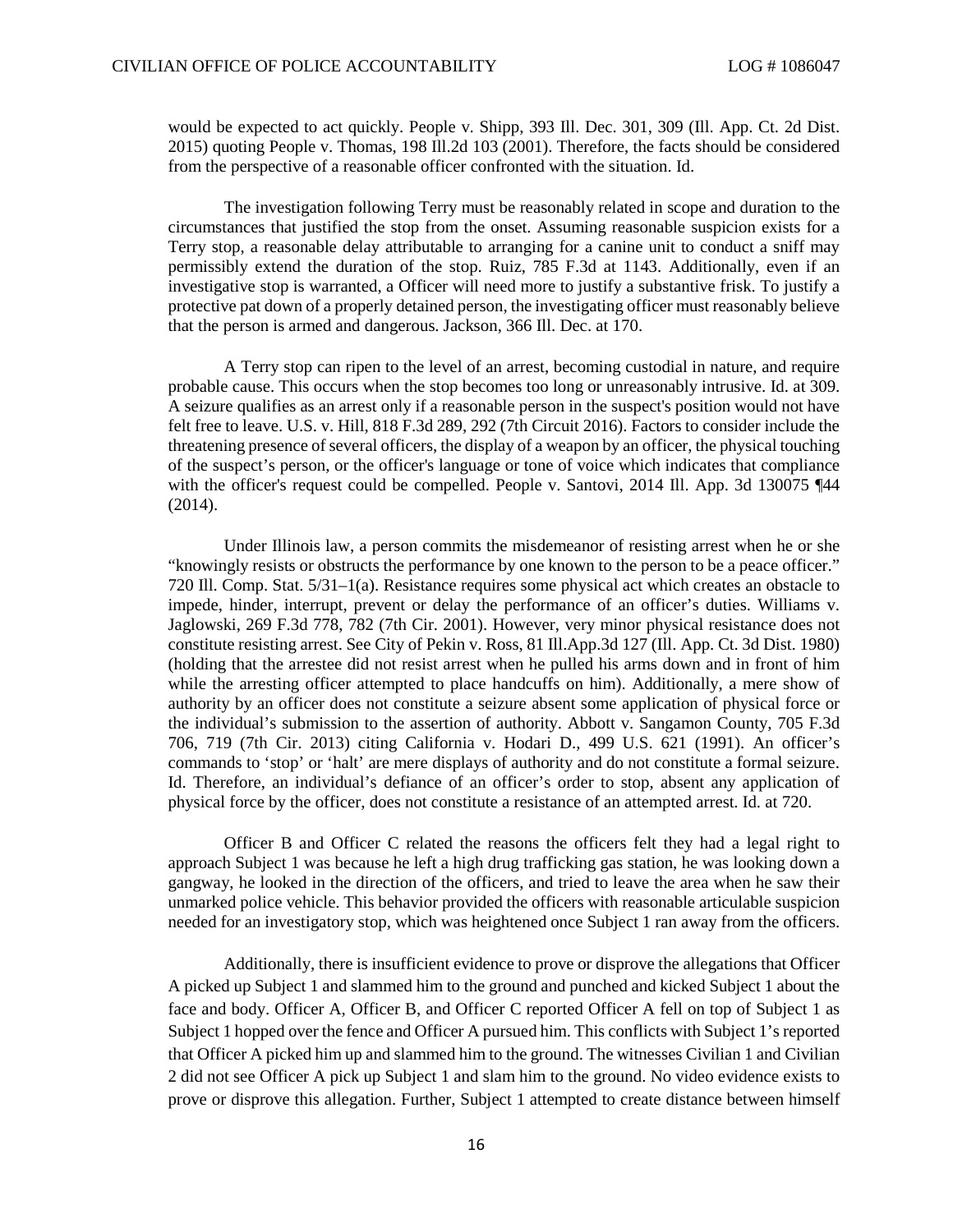and the officers by running into his backyard, therefore, assuming arguendo, if Officer A had in fact executed an emergency take-down, he would have been justified.

#### **VI. Officer B and Officer C Did Not Stop the Altercation Between Officer A And Subject 1**

Officer B and Officer C both related there was never a time when they did not stop an altercation between Subject 1 and Officer A. Officer B stated no officers punched or kicked or slammed Subject 1 to the ground. The preponderance of the evidence suggests that Officer A fell on top of Subject 1 after they both hopped over an unsteady fence. This did not constitute a physical altercation which required intervention by Officer B and Officer C. As such, COPA recommends a finding of unfounded for this allegation.

## **CONCLUSION**

COPA's burden of proof is based on the preponderance of evidence standard. As such, regarding the allegations brought against the accused Officer A, COPA recommends that:

Allegation # 1 that Officer A hopped the back fence at Subject 1's residence be exonerated. Officer A's hopping the fence is permitted in pursuit of a fleeing subject per CPD's Use of Force Policy G03-02-02 as well as *Terry vs. Ohio.*

Allegation # 2 that Officer A picked up Subject 1 and slammed him to the ground be not sustained. There is insufficient evidence to prove or refute this allegation.

Allegation # 3 that Officer A punched Subject 1 about the face and body be not sustained. There is insufficient evidence to prove or refute this allegation.

Allegation # 4 that Officer A kicked Subject 1 about the body be not sustained. There is insufficient evidence to prove or refute this allegation.

Allegation # 5 that Officer A dropped his bodycam during the altercation be exonerated.

COPA's burden of proof is based on the preponderance of evidence standard. As such, regarding the allegations brought against the accused Officer B, COPA recommends that:

Allegation # 1 that Officer B engaged in a verbal altercation calling "ho", "bitch" and "mother fucker" be not sustained.

Allegation # 2 that Officer B did not provide his badge number be not sustained. There is insufficient evidence to prove or refute this allegation.

Allegation # 3 that Officer B did not create a report be exonerated. Per SO4-13-09, Officer B did not need to complete an ISR.

Allegation # 4 that Officer B unlawfully stopped Subject 1; be exonerated. Per *Terry vs. Ohio*, this Investigatory Stop was justified.